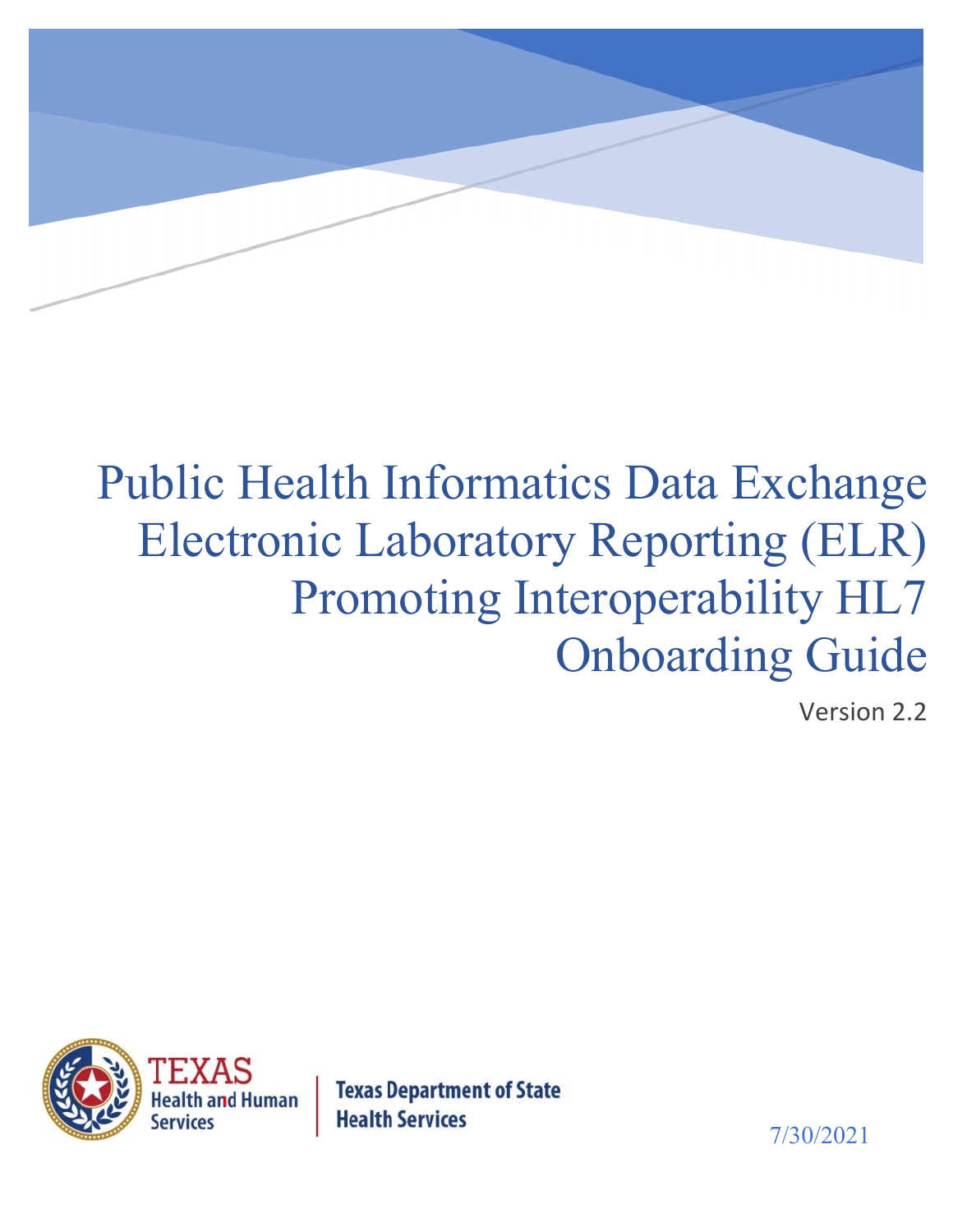## **Table of Contents**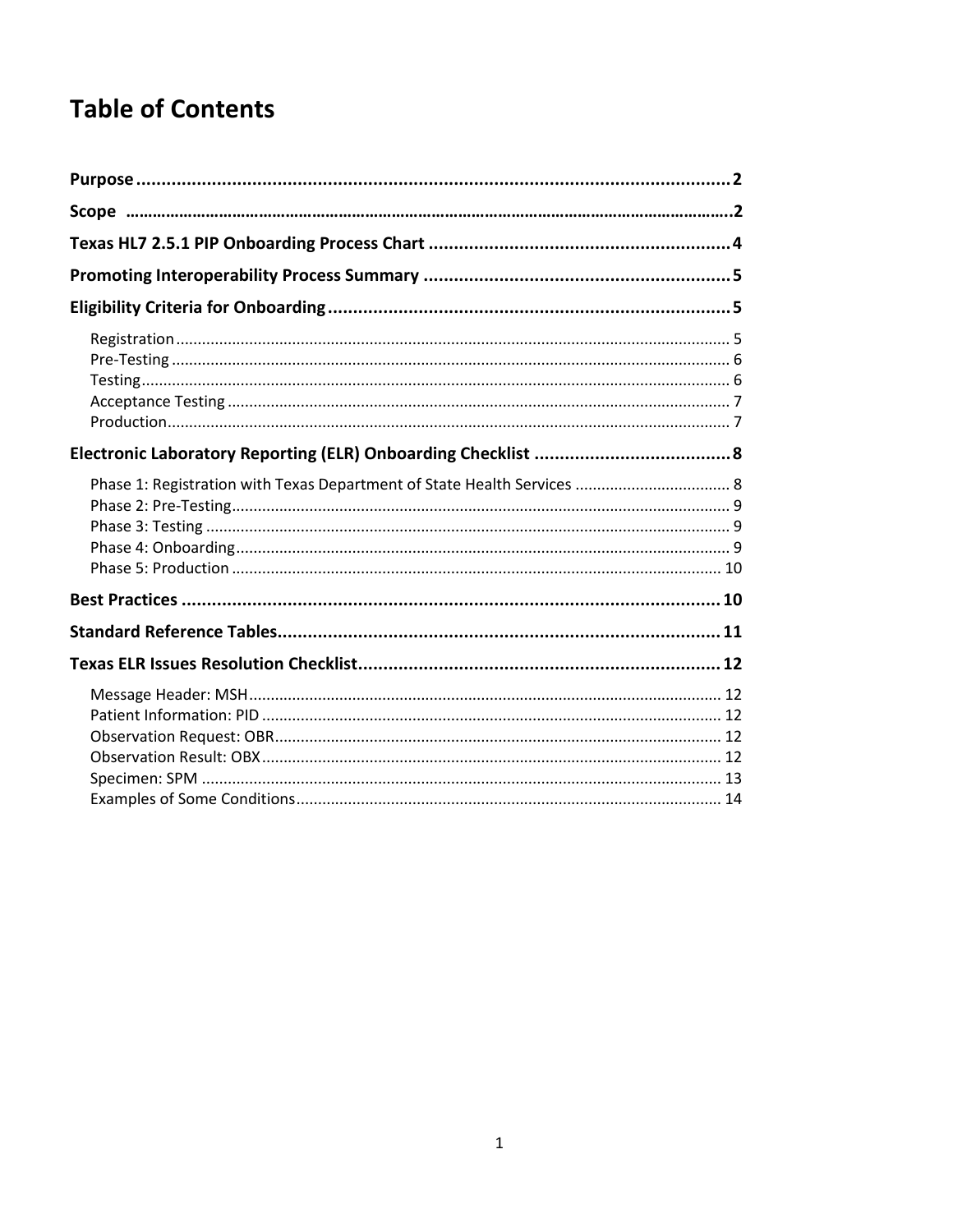#### <span id="page-2-0"></span>**Purpose**

This document serves as a guide to display the step-by-step process and a roadmap that an intending facility will need to follow in order to successfully implement Electronic Lab Reporting (ELR) with the Texas

Department of State Health Service (DSHS) implementation of the Public Health Informatics Data Exchange (PHIDE) The intent of this document is to provide a succinct ELR implementation guide to facilitate a rewarding partnership with the DSHS*.* 

Hospitals participating in the Centers for Medicare and Medicaid Services Electronic Health Record Incentive Programs can use this guide to assist them in meeting the ELR measure in the Public Health Objective.

There are a number of steps a facility must complete to successfully submit ELR data. The Onboarding Process Flow Chart provides a visual representation of the workflow required. Descriptions of the workflow are presented after the chart. DSHS Infectious Disease Informatics (IDI) staff can provide additional explanation as necessary.

#### <span id="page-2-1"></span>**Scope**

ELR allows laboratories (including hospitals and other facilities) to report test results for reportable diseases through an automated and secure process to the statewide disease surveillance system. Laboratory data are sent in a standard **HL7 2.5.1** format electronically from a laboratory information system or electronic health record system through a secure interface to DSHS.

There is no Data Usage Agreement (DUA) required for notifiable condition reporting to the Texas DSHS, as this information is required through regulation.

This document is intended to serve as clarification that pursuant to Texas state Statute and Federal Regulation, Memorandums of Agreement (MOA) or Memorandums of Understanding (MOU) are not necessary for reporting of notifiable diseases by specified entities to the Department of State Health Services ("Department").

Chapter 81, Subchapter C of the Texas Health and Safety Code requires reporting on certain identified diseases to health authorities or the Department. Persons required to report under the statute include, physicians, dentists, veterinarians, local school authorities and individuals in charge of clinical or hospital laboratories. Reporting procedures and notifiable conditions are outlined in Department rule, Texas Administrative Code, Title 25, Chapter 97. Memorandums are not required under this reporting structure.

The Health Insurance Portability and Accountability Act of 1996's (HIPAA) Privacy Rule authorizes the disclosure of protected health information (PHI) by covered entities, without individual authorization from the patient, to public health authorities such as the Department for public health purposes including, but not limited to, public health surveillance and investigations. The Electronic Laboratory Reporting program is operated by the Department for public health purposes.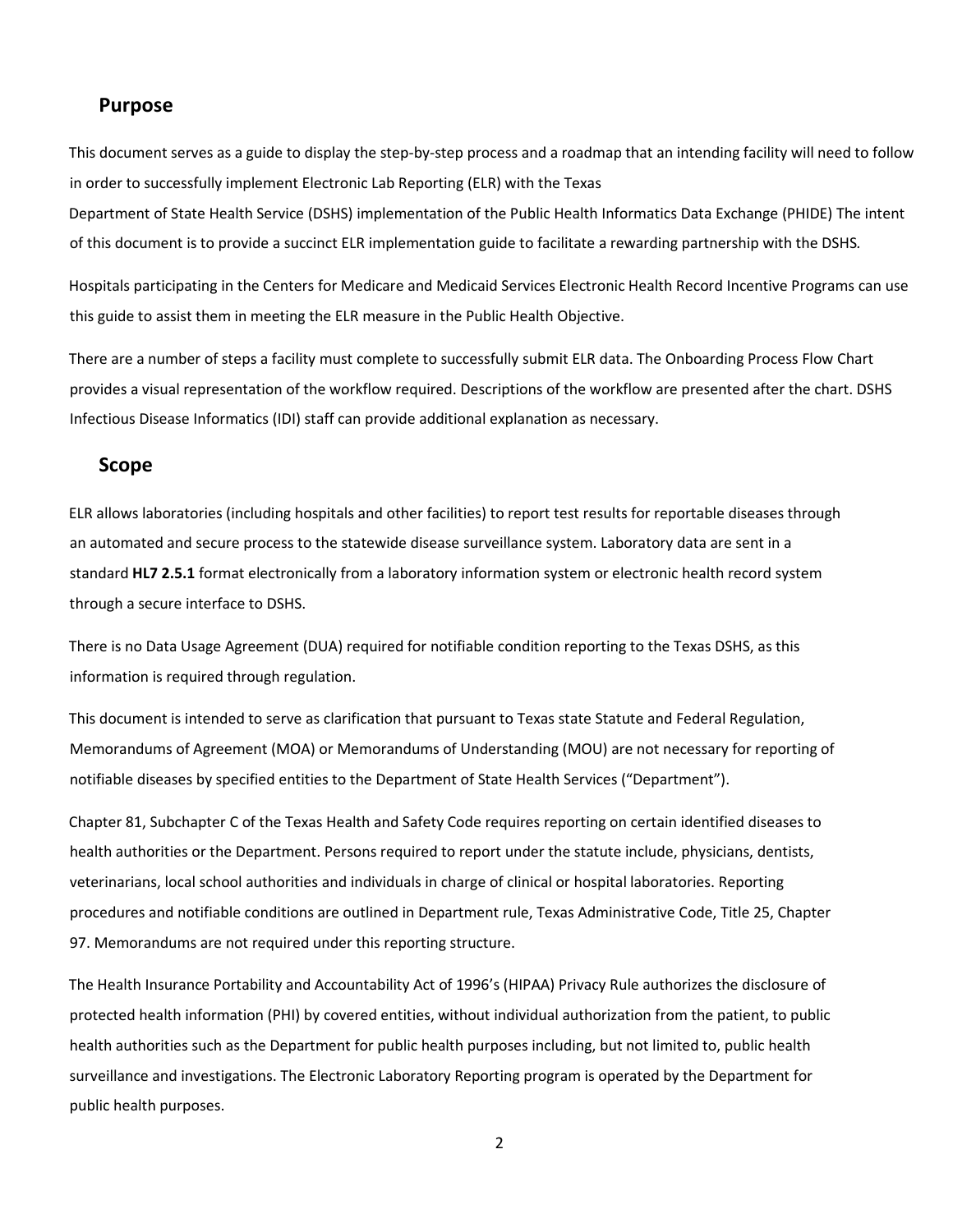The Privacy Rule, at 45 CFR 164.512(a), allows covered entities to disclose PHI to public health authorities such as the Department, when required by state laws. Chapter 81 of the Texas Health and Safety Code is the applicable state statute for this type of reporting.

Covered entities operating in Texas are expected to comply with applicable mandatory reporting requirements in Texas state law and may rely on HIPPA for additional legal basis for disclosing the required information to the Department. This reporting does not require the Department to enter into any legal Memorandums.

If onboarding via AIMS, an appropriate chain of trust must be established with the Association of Public Health Laboratories (APHL) using the eHealth Exchange, Care quality, or the APHL participation agreement. The APHL AIMS platform and RCKMS operate through Business Associate or equivalent authorities from the clinical care covered entity.

Detailed within are processes to obtain authorization for communicating ELR to the DSHS NEDSS, producing acceptable HL7 messages, and validating these messages for structure and vocabulary constraints. In order to meet the DSHS IDI requirements, the messages must be in HL7 2.5.1 using DSHS-adopted standards.

Finally, this document serves to facilitate the communication of data in a standard format to DSHS NEDSS. It is assumed that the reader has background knowledge of, and access to the version of HL7 specifications, on which they wish to build a message. DSHS IDI may provide some guidance with regard to base HL7 specifications but cannot be relied upon as the sole authority for which all decisions are based.

More information about NEDSS may be found at [http://www.dshs.state.tx.us/nedss.](http://www.dshs.state.tx.us/nedss) Questions about ELR may be directed to IDI@dshs.state.tx.us.

General information about public health reporting and Promoting Interoperability may be found at [http://www.dshs.state.tx.us/mu.](http://www.dshs.state.tx.us/mu)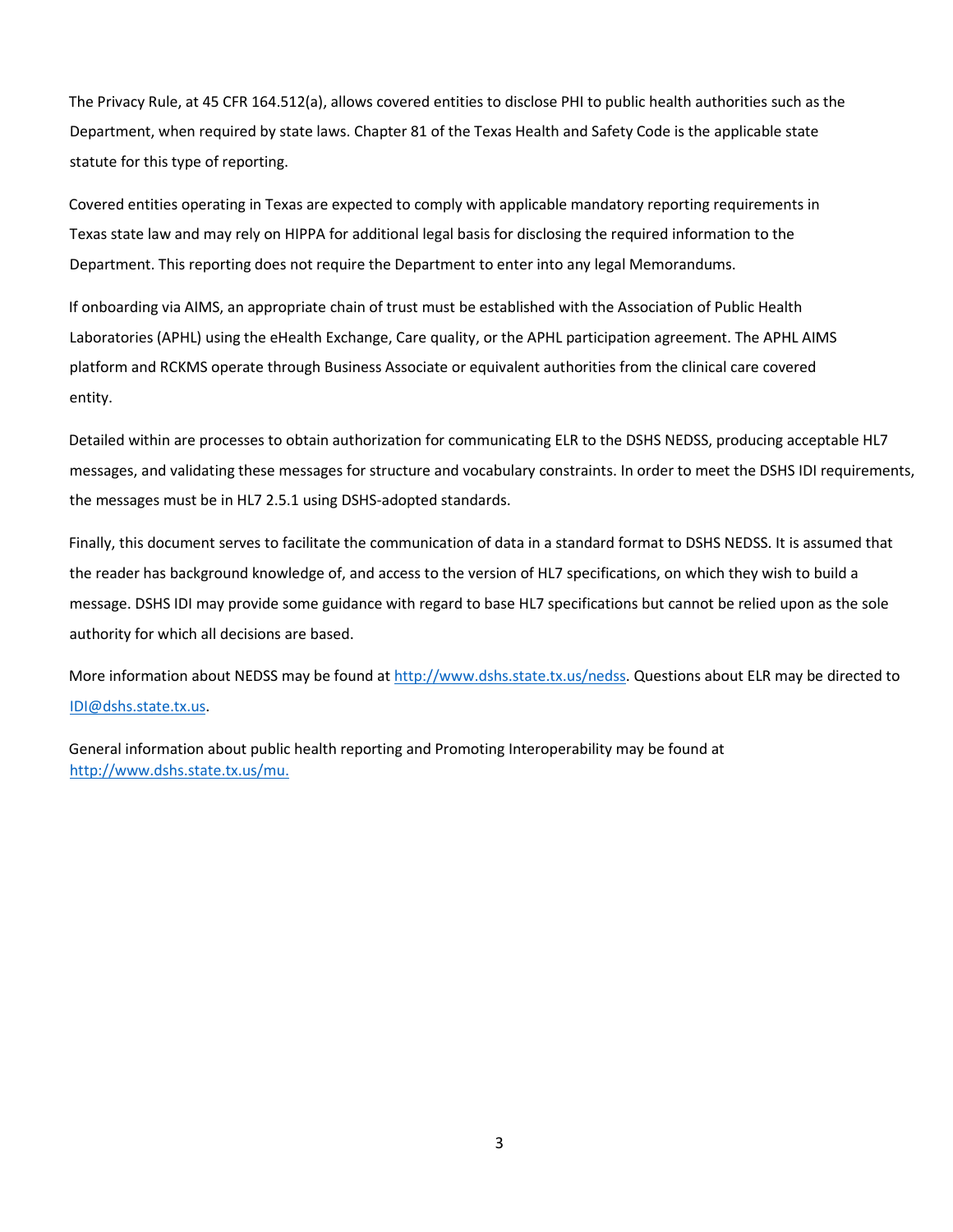<span id="page-4-0"></span>

#### **Texas HL7 2.5.1 PIP Onboarding Process Chart**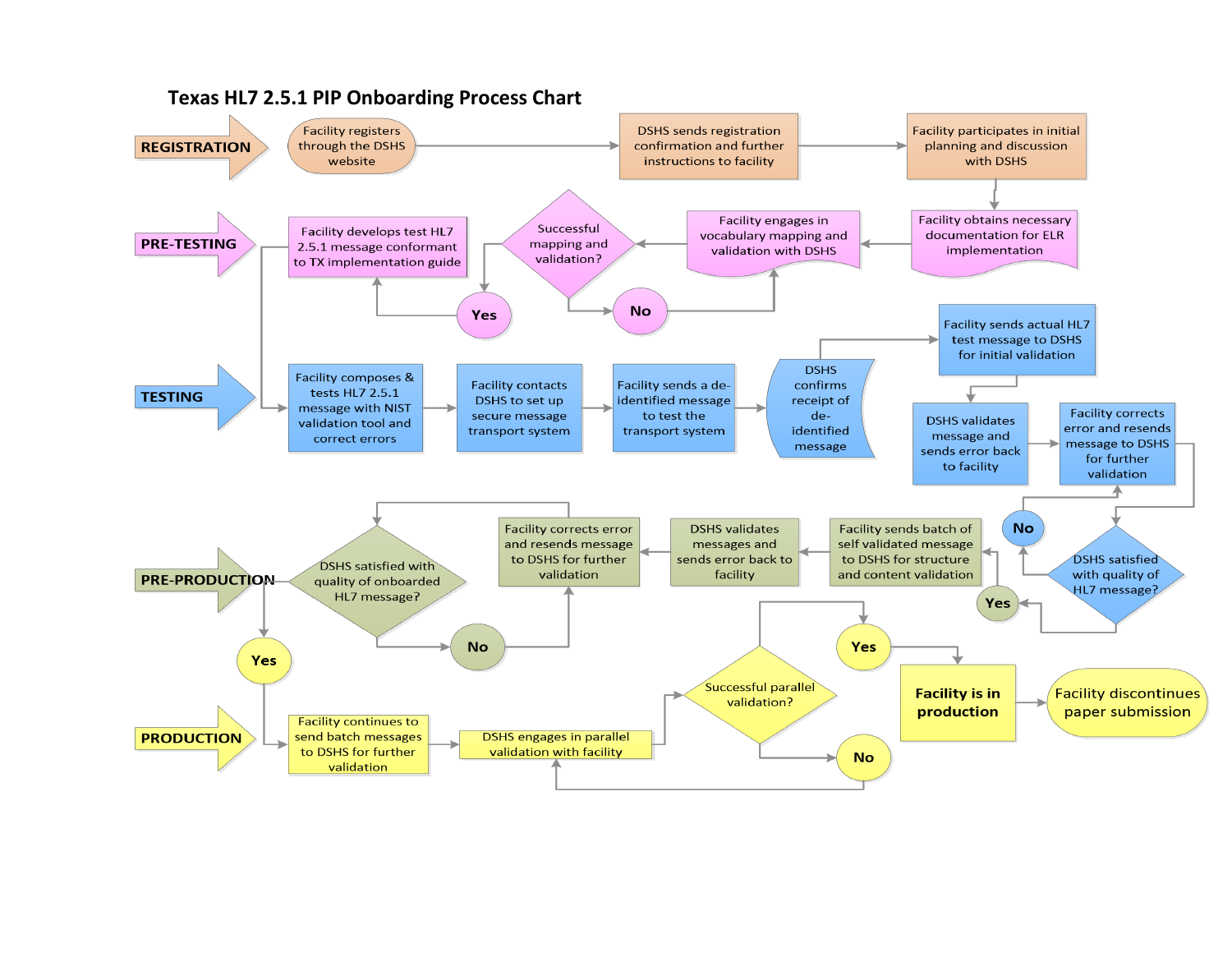## **Promoting Interoperability Process Summary**

## <span id="page-5-0"></span>**Eligibility Criteria for Onboarding**

<span id="page-5-1"></span>

| Is the facility an Eligible Hospital (EH) or Critical Access Hospital (CAH), as defined<br>by the Centers for Medicare and Medicaid Services Electronic Health Records<br>Incentive Programs?                                                                                                                                                                       | Yes $\square$ | No $\Box$       |
|---------------------------------------------------------------------------------------------------------------------------------------------------------------------------------------------------------------------------------------------------------------------------------------------------------------------------------------------------------------------|---------------|-----------------|
| Does the facility have an Electronic Health Record (EHR) system that is certified for                                                                                                                                                                                                                                                                               | Yes $\square$ | No $\Box$       |
| 170.314(b) (5) Incorporate Laboratory Test and Values/Results and 170.314(f) (4)                                                                                                                                                                                                                                                                                    |               |                 |
| Transmission of Reportable Laboratory Tests and Value/Results?                                                                                                                                                                                                                                                                                                      |               |                 |
| For a list of Certified Electronic Health Record Technology (CEHRT) products<br>certified for ELR reporting, visit the Certified Health IT Product List at<br>http://oncchpl.force.com/ehrcert. Use the tools provided to determine if your<br>technology is on currently on the list and meets Promoting Interoperability<br>program requirements specific to ELR. |               |                 |
| Does the facility have the ability to set up electronic transmission either through<br>SFTP or PHINMS?                                                                                                                                                                                                                                                              | Yes $\square$ | No <sub>1</sub> |

## <span id="page-5-2"></span>**Registration**

- An Eligible Hospital or Critical Access Hospital facility who wants to engage in ELR for MU with DSHS must register their intent at [ELR Provider Registration Form \(smartsheet.com\)](https://app.smartsheet.com/b/form/673321856451419f923ca6299f95b413)
- DSHS will receive the registration of intent and send registration confirmation with further information/instructions necessary for on-boarding to the facility to the email address included in the registration of intent.
- Facility will participate in an initial planning meeting to discuss the on-boarding process with DSHS Infectious Disease Informatics (IDI) team. During the initial meeting, DSHS will review necessary documentation as well as the standards in the HL7 2.5.1 Implementation Guide: Electronic Laboratory Reporting to Public Health (US Realm) that are required for meeting the Promoting Interoperability program Use objectives with the facility.
- Facility will then decide if they want to continue with DSHS' ELR on-boarding process.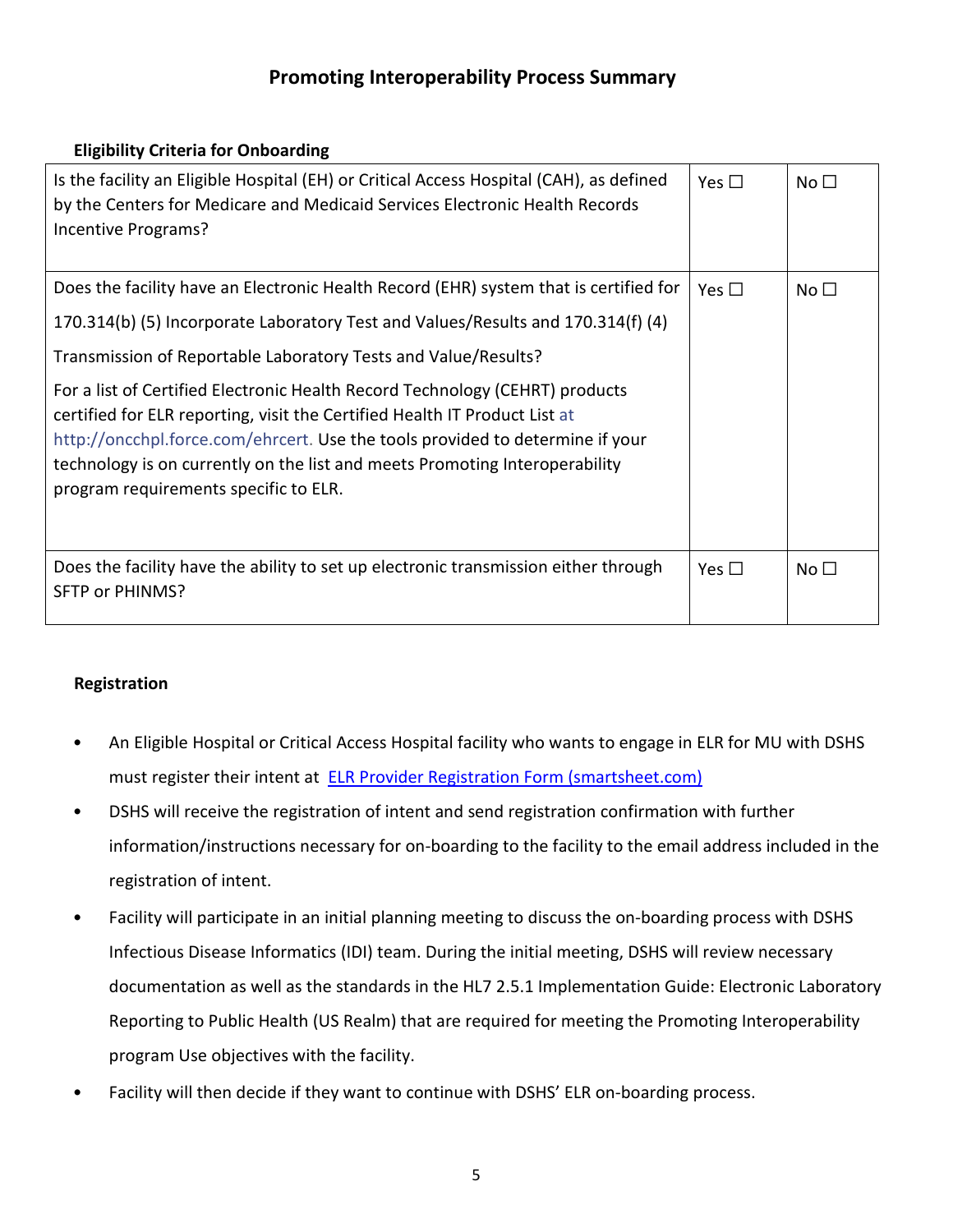#### <span id="page-6-0"></span>**Pre-Testing**

- If the facility decides to continue with the on-boarding process, the facility will obtain necessary documentation for ELR on-boarding implementation from DSHS IDI.
- Facility must proceed to do **vocabulary mapping and validation with DSHS**. The facility will complete the ELR vocabulary mapping worksheet provided by DSHS as much as possible.
- DSHS IDI staff will analyze/validate the ELR vocabulary mapping worksheet and send errors and edits to the facility for correction.
- Once the corrections have been done, facility will re-send the mapping sheet again to DSHS for validation.
- Once DSHS is satisfied with the validation of the vocabulary mapping sheet, the facility will be notified.
- If DSHS is **not satisfied with the worksheet after 3 months**, the facility will be moved to the end of the pre-testing queue to free up space for other facilities.
- However, if DSHS is satisfied with the corrections, the facility will proceed to the testing phase.

#### <span id="page-6-1"></span>**Testing**

- Facility will develop and generate HL7 messages that conform to the HL7 Version 2.5.1 Implementation Guide: Electronic Laboratory Reporting to Public Health, Release 1 (US Realm) with Errata.
	- The facility will pretest their message(s) using th[e](http://hl7v2-elr-testing.nist.gov/mu-elr/) [National](http://hl7v2-elr-testing.nist.gov/mu-elr/) [Institute](http://hl7v2-elr-testing.nist.gov/mu-elr/) [of](http://hl7v2-elr-testing.nist.gov/mu-elr/) [Standards](http://hl7v2-elr-testing.nist.gov/mu-elr/) [and](http://hl7v2-elr-testing.nist.gov/mu-elr/) [Technology](http://hl7v2-elr-testing.nist.gov/mu-elr/) [\(NIST\)](http://hl7v2-elr-testing.nist.gov/mu-elr/) validation tool. Examples of result types to be tested include; Coded result (CWE), Numeric result, Titer result, structured numeric result, Text result.
- Once the context-free validation reports indicate the test messages are free of errors (Error count is 5- 10), send copies of the validation reports to IDI@dshs.texas.gov.
- After the facility has met the message applicable criteria, they will contact DSHS to set up a secure message transport system.
- The facility will send a de-identified message to DSHS in order to test the transport system.
- DSHS IDI staff will confirm the receipt of the de-identified message.
- Facility will then send an actual HL7 message (test) that is conformant to the HL7 Version 2.5.1 Implementation Guide: Electronic Laboratory Reporting to Public Health, Release 1 (US Realm) with Errata for initial validation by DSHS.
- DSHS will validate the message and send errors back to the facility.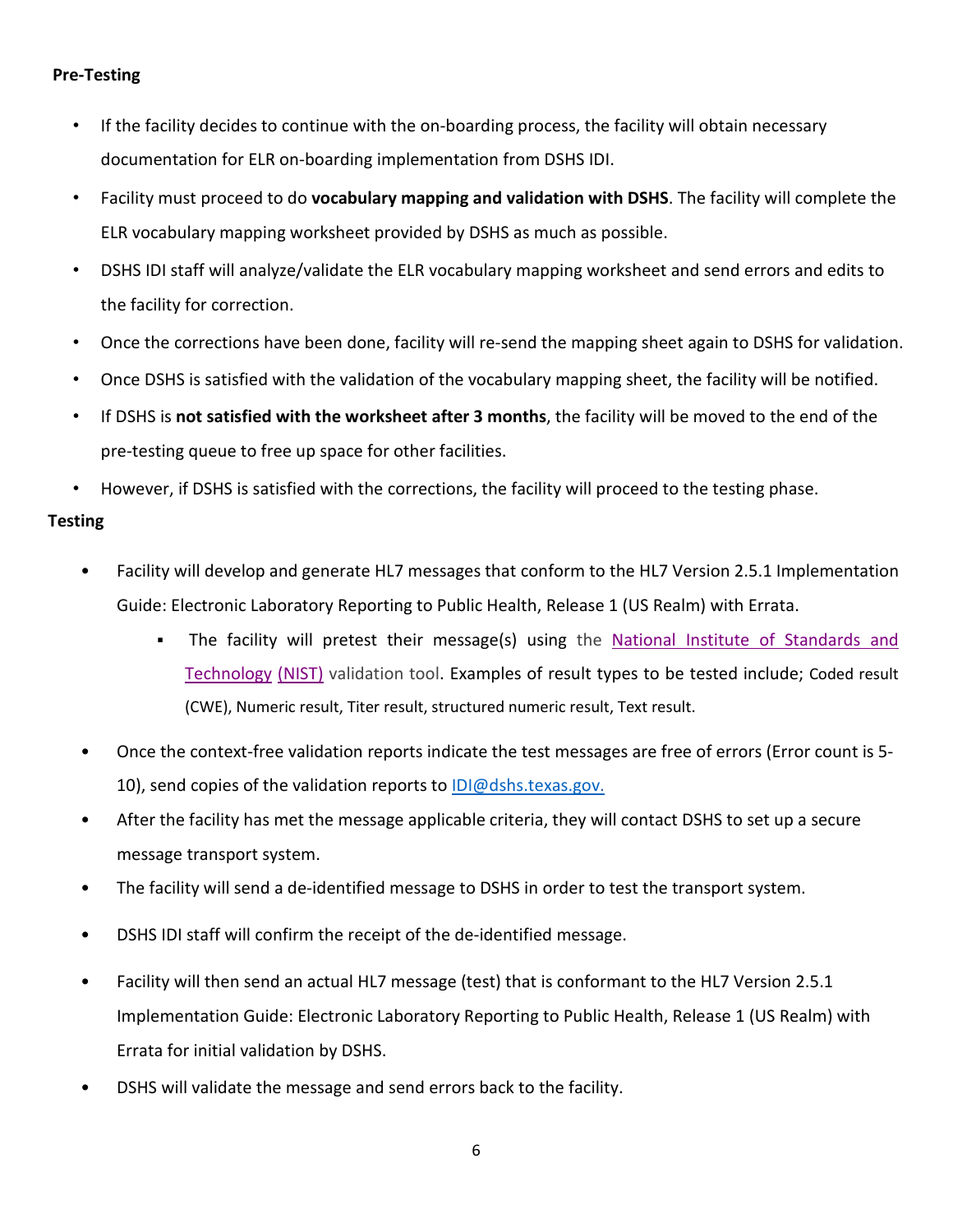- Facility will have up to **3 months** to correct the errors and re-send message to DSHS for further validation and error correction.
- If the messages are not at a satisfactory state as determined by DSHS, the facility will be put at the end of the testing queue.
- Once DSHS is satisfied with the quality of the HL7 message, DSHS will inform the facility to proceed to onboarding/acceptance phase.

#### <span id="page-7-0"></span>**Acceptance Testing**

- The facility will begin to send live batch transmission of messages to DSHS for structure and content validation.
- DSHS will review and validate the messages and send errors and corrections back to the facility.  $\Box$ Facility will correct the errors and resend the messages for further validation.
- If DSHS is satisfied with the structure and content of the messages and it meets the data quality requirements of DSHS IDI, the facility will go into production phase.
- However, if DSHS is not satisfied with the messages structure, content and quality, the facility will have **3 months** to correct any errors and resend the messages to DSHS for further review.

### <span id="page-7-1"></span>**Production**

- Facility will continue to send batch messages to DSHS for validation.
- DSHS will give permission to engage the facility in **parallel validation**, a process whereby the Subject Matter Experts (SMEs) at DSHS will perform gap analysis to compare the data submitted into DSHS IDI with the content of the paper laboratory report to make sure the content are similar and synonymous.
- Any issues with parallel validation are discussed with the DSHS IDI team and communicated to the facility for appropriate action if there is any necessity.
- Once parallel validation is concluded, DSHS will inform the facility when to discontinue paper submission of reportable disease events.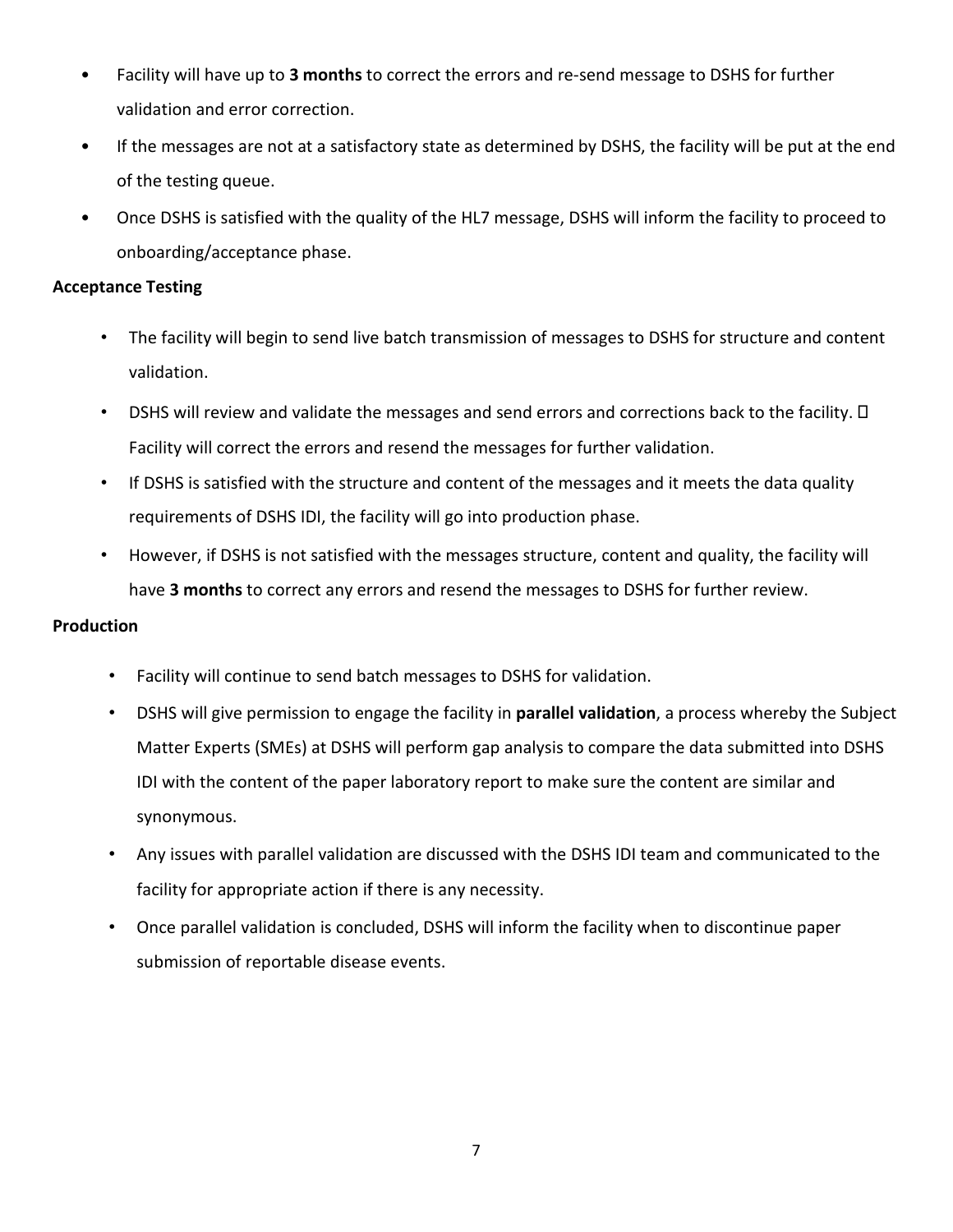## **Electronic Laboratory Reporting (ELR) Onboarding Checklist**

<span id="page-8-0"></span>Before registering with DSHS, these items are suggested to accelerate the on-boarding process.

| <b>Facility Activity</b>                                                                                                                  | Complete | Date |
|-------------------------------------------------------------------------------------------------------------------------------------------|----------|------|
| Map local lab test codes to LOINC standard vocabulary                                                                                     | Yes      |      |
| Map local, non-numeric lab test result values to SNOMED-CT standard vocabulary                                                            | Yes      |      |
| Map other local codes according to the HL7 2.5.1 Implementation Guide: Electronic Yes<br>Laboratory Reporting to Public Health (US Realm) |          |      |
| Develop an HL7 message conformant to the HL7 2.5.1 Implementation Guide:<br>Electronic Laboratory Reporting to Public Health (US Realm)   | Yes      |      |
| Test ELR messages using the NIST HL7 ELR 2.5.1 Validation Suite                                                                           | Yes      |      |
| Resolve message issues found using the NIST HL7 ELR 2.5.1 Validation Suite                                                                | Yes      |      |

## <span id="page-8-1"></span>**Phase 1: Registration with Texas Department of State Health Services**

| <b>Facility Activity</b>                            | Complete | Date | <b>DSHS IDI Response</b>                                                     | <b>Official</b><br>Communication |
|-----------------------------------------------------|----------|------|------------------------------------------------------------------------------|----------------------------------|
| Register for ELR through the<br>DSHS website        | Yes.     |      | Send confirmation of<br>registration and further<br>instructions to facility | Registration<br>acceptance       |
| Participate in initial onboarding<br>call with DSHS | Yes.     |      | Schedule onboarding<br>call with facility                                    | N/A                              |

*Note: All official communication will be done via email to the contact email provided in the registration of intent. To update contact information, please email IDI@dshs.state.tx.us.*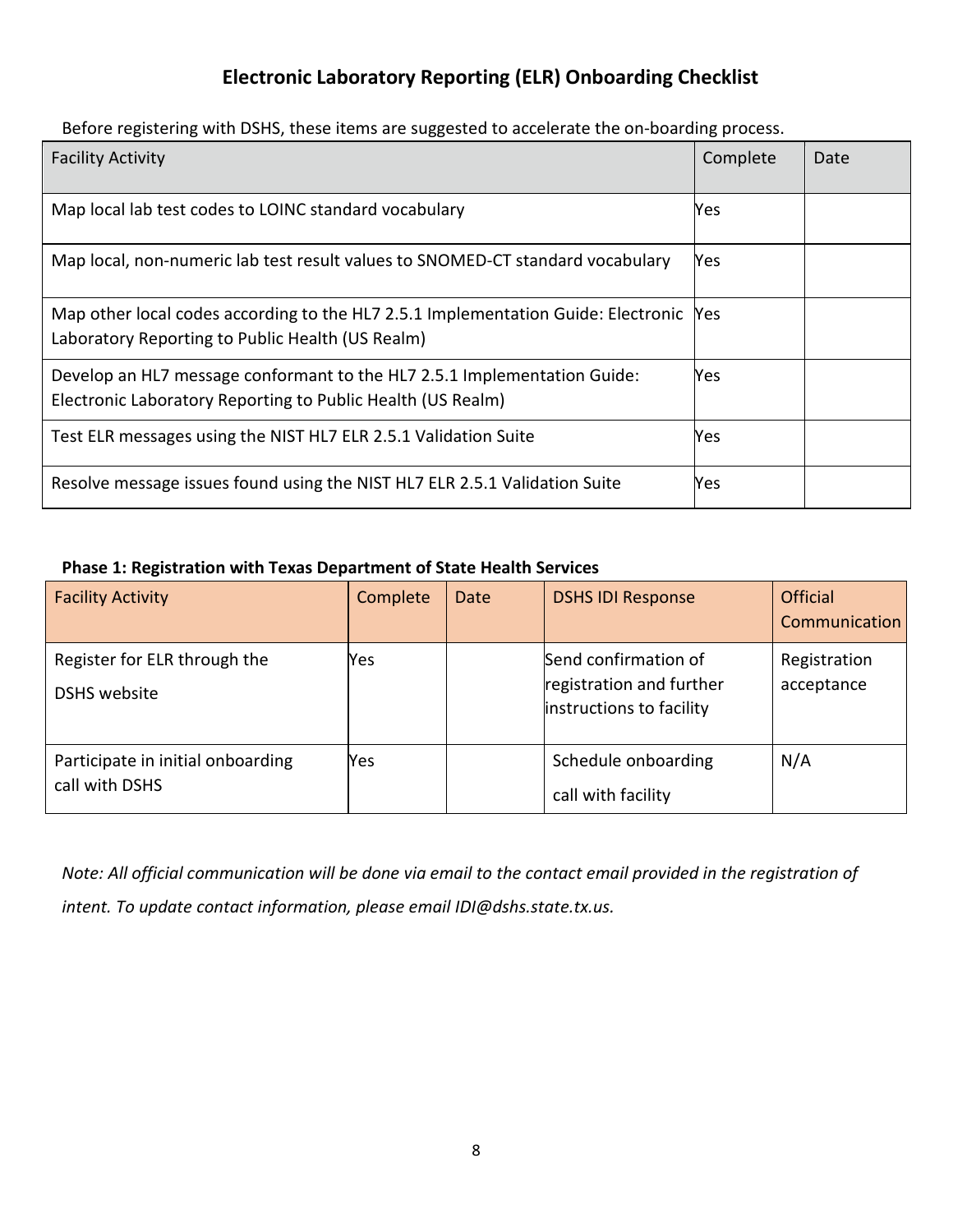## <span id="page-9-0"></span>**Phase 2: Pre-Testing**

| <b>Facility Activity</b>                                        | Complete | Date | <b>DSHS IDI Response</b>                                   | <b>Official</b> |
|-----------------------------------------------------------------|----------|------|------------------------------------------------------------|-----------------|
|                                                                 |          |      |                                                            | Communication   |
| <b>Engage in Vocabulary Mapping</b><br>and Validation with DSHS | Yes      |      | Confirm successful<br>Vocabulary Mapping and<br>Validation | Yes             |
| Compose HL7 2.5.1 Message                                       | Yes      |      |                                                            | N/A             |

## <span id="page-9-1"></span>**Phase 3: Testing**

| <b>Facility Activity</b>                                                                          | Complete   | Date | <b>DSHS IDI Response</b>                                                     | <b>Official</b> |
|---------------------------------------------------------------------------------------------------|------------|------|------------------------------------------------------------------------------|-----------------|
|                                                                                                   |            |      |                                                                              | Communication   |
| Validate the HL7 2.5.1 message using<br>NIST validation tool, correct errors and<br>send to DSHS. | Yes        |      | Further validation and<br>analysis of the NIST validation<br>report by DSHS. |                 |
| Contact DSHS to set up secure<br>message transport                                                | Yes.       |      | Provide secure transport<br>options                                          | N/A             |
| Send de-identified message to test the<br>transport system                                        | <b>Yes</b> |      | Confirm receipt of de-identified N/A<br>message                              |                 |
| Send actual HL7 test message to DSHS<br>for initial validation                                    | Yes        |      | message and send N/A<br>Validate<br>errors back to facility                  |                 |

## <span id="page-9-2"></span>**Phase 4: Onboarding**

| <b>Facility Activity</b>                                             | Complete | Date | <b>DSHS IDI Response</b>                                   | <b>Official</b>        |
|----------------------------------------------------------------------|----------|------|------------------------------------------------------------|------------------------|
|                                                                      |          |      |                                                            | Communication          |
| Send batch of validated message to<br>DSHS for structure and content | Yes      |      | Validate message and send   N/A<br>errors back to facility |                        |
| Facility correct error and resend<br>message back to DSHS            | Yes      |      | State whether message is<br>free of error not              | UAT test<br>completion |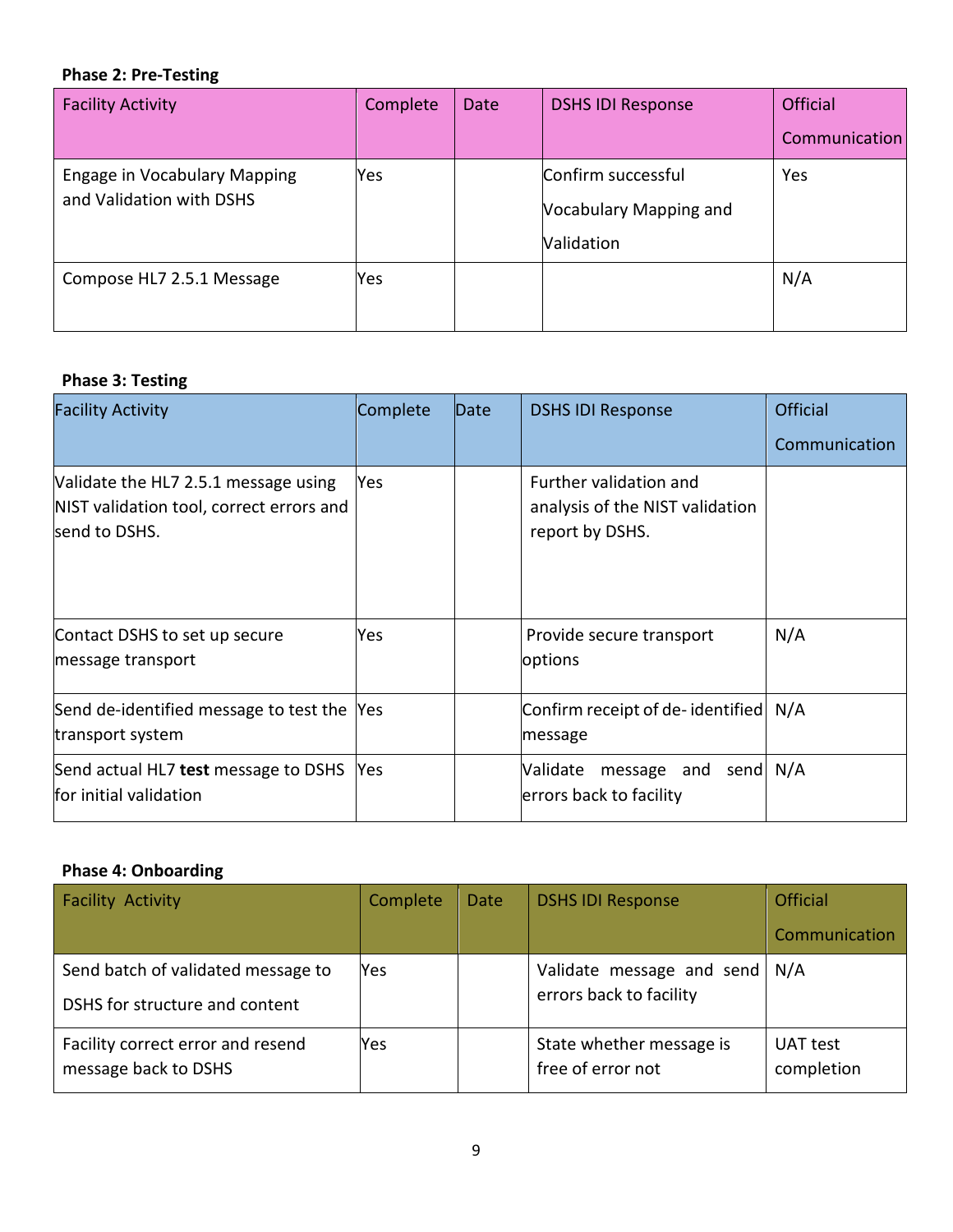| Document what errors have been<br>corrected and send updated batch to<br><b>DSHS</b>         | Yes | Verify all errors corrected<br>and discuss parallel test<br>validation with facility |  |
|----------------------------------------------------------------------------------------------|-----|--------------------------------------------------------------------------------------|--|
| Participate in parallel test validation<br>process as decided during discussion<br>with DSHS | Yes | Discuss moving to production<br>with facility                                        |  |

#### <span id="page-10-0"></span>**Phase 5: Production**

| <b>Facility Activity</b>                                                                        | <b>Complete</b> | <b>Date</b> | <b>DSHS IDI Response</b>                                   | <b>Official</b>                          |
|-------------------------------------------------------------------------------------------------|-----------------|-------------|------------------------------------------------------------|------------------------------------------|
|                                                                                                 |                 |             |                                                            | <b>Communication</b>                     |
| Start sending production ELR<br>batch transmissions to DSHS and<br>continue parallel validation | <b>Yes</b>      |             | Send Facility any issues that<br>need correction           | N/A                                      |
| Stop parallel validation process                                                                | Yes             |             | Inform facility about the end<br>of the onboarding process | Letter of<br>completion of<br>onboarding |

#### <span id="page-10-1"></span>**Best Practices**

- Narrative or text results are not accepted in the OBX\_5 fields.
- Observation values in OBX\_5 (as indicated in OBX\_2) are constrained to **SN** and **CWE** data types only.
- LOINC (in OBR\_4 and OBX\_3) and SNOMED (in OBX\_5 when OBX2=CWE) are required components
- **Clinical Laboratory Improvement Amendment (**CLIA) certificate numbers are **preferred** over the use of OIDS to identify hospitals and laboratory facilities.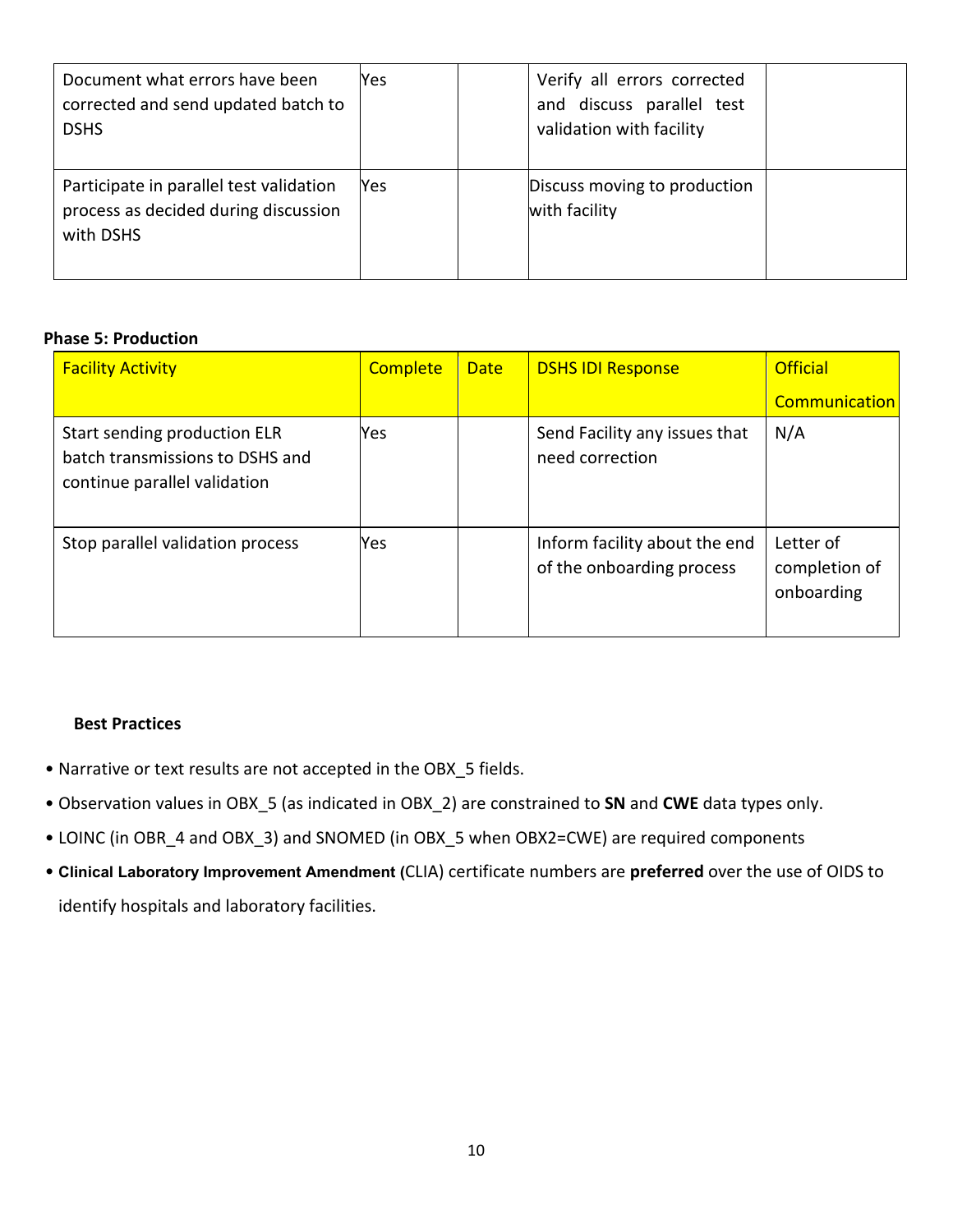## **Standard Reference Tables**

<span id="page-11-0"></span>

| <b>Description</b>          | <b>Value Set</b>                         | <b>Other Available value sets</b> |
|-----------------------------|------------------------------------------|-----------------------------------|
|                             |                                          |                                   |
| <b>Abnormal Flags</b>       | HL70078                                  | <b>Abnormal Flags</b>             |
| Body Site Value Set         | SNOMED CT Anatomical Structure hierarchy |                                   |
| <b>Diagnostic Services</b>  | HL70074                                  |                                   |
| <b>Ethnic Group</b>         | HL70189                                  | PHVS_EthnicityGroup_CDC           |
| Identifier type             | HL70203                                  | PH_IdentifierType_HL7_2x          |
| <b>Observation Result</b>   | HL70085                                  |                                   |
| <b>Status</b>               |                                          |                                   |
| Race Category               | HL70005                                  | PHVS_RaceCategory_CDC             |
| <b>Result Status</b>        | HL70123                                  |                                   |
| <b>Ordered Test Name</b>    | LOINC                                    |                                   |
| <b>Resulted Test Result</b> | SNOMED                                   |                                   |
| <b>Patient Sex</b>          | HL70001                                  |                                   |
| Specimen Type               | HL70487                                  | PHVS_Specimen_CDC; SNOMED CT      |
|                             |                                          | Specimen sub-tree                 |
| <b>Units of Measure</b>     | <b>UCUM</b>                              |                                   |
|                             |                                          |                                   |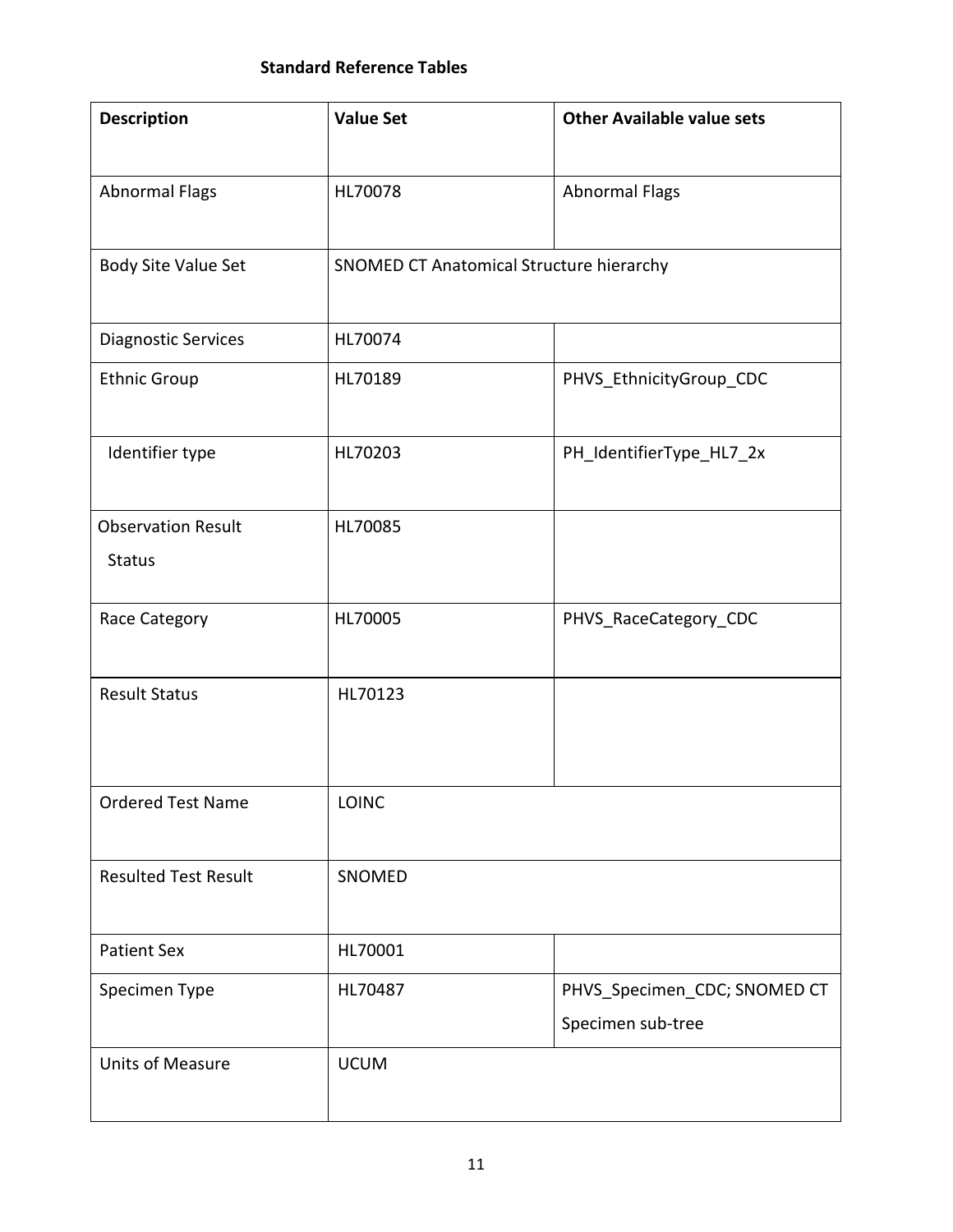## **Texas ELR Issues Resolution Checklist**

<span id="page-12-0"></span>Common critical areas to address during message pre-testing

#### <span id="page-12-1"></span>**Message Header: MSH**

| Llssue # | Item                                                                 | What does good look like?                 |
|----------|----------------------------------------------------------------------|-------------------------------------------|
|          | MSH4 - Sending Facility -- Verify a CLIA<br>number is used as the ID | Reporting Institution Name^99XXXXXXX^CLIA |

## <span id="page-12-2"></span>**Patient Information: PID**

| Issue # | <b>Item</b>                                                              | What does good look like? |
|---------|--------------------------------------------------------------------------|---------------------------|
|         | PID10 - Patient Race -- Verify standard<br>race codes are used           | 2131-1^Other^HL70005      |
|         | PID22 - Patient Ethnicity -- Verify<br>standard ethnicity codes are used | N^Non-Hispanic^HL70189    |

#### <span id="page-12-3"></span>**Observation Request: OBR**

| Is sue# | <b>Item</b>                                                    | What does good look like?                   |  |
|---------|----------------------------------------------------------------|---------------------------------------------|--|
| 4       | OBR4- Verify a LOINC code is used as<br>the UniversalServiceID | 24325-3^Hepatic Function Panel^LN           |  |
|         | OBR4 - Verify LOINC is in OBR4.1-4.3                           | 24325-3^Hepatic Function Panel^LN^321^HEP^L |  |
| 6       | OBR4 - Verify local codes, if provided,<br>are in OBR4.4-4.6   | 24325-3^Hepatic Function Panel^LN^321^HEP^L |  |

## <span id="page-12-4"></span>**Observation Result: OBX**

| Issue # | <b>Item</b>                                                                                      | What does good look like?                                                                                                                                                |
|---------|--------------------------------------------------------------------------------------------------|--------------------------------------------------------------------------------------------------------------------------------------------------------------------------|
|         | OBX - Verify every OBX segment is only<br>used to provide standardized test results              | The following OBX segment should actually be created as an NTE<br>segment:<br>OBX   2   TX   49580-4^^LN^HIVR^HIV-RAPID TEST^99USI   11   Called to and read<br>back by: |
| 8       | OBX2 - Verify only SN, CE, or CWE                                                                | OBX 1 CE                                                                                                                                                                 |
| 9       | OBX3 - Verify a LOINC code is used as<br>the Observation Identifier                              | 625-4^Stool Culture^LN                                                                                                                                                   |
| 10      | OBX3 - Verify LOINC is in OBX3.1-3.3                                                             | 625-4^Stool Culture^LN^225^Stool Culture^LN                                                                                                                              |
| 11      | OBX3 - Verify local codes, if provided,<br>are in OBX3.4-3.6                                     | 625-4^Stool Culture^LN^225^Stool Culture^LN                                                                                                                              |
| 12      | OBX5 - Verify a SNOMED code is used as<br>the Observation Value for discreet<br>results (CE/CWE) | 372342007^Salmonella species (organism)^SCT                                                                                                                              |
| 13      | OBX5 - Verify SNOMED is in OBX5.1-5.3<br>for discreet results (CE/CWE)                           | 11214006^REACTIVE^SCT^REACTIVE^REACTIVE^L                                                                                                                                |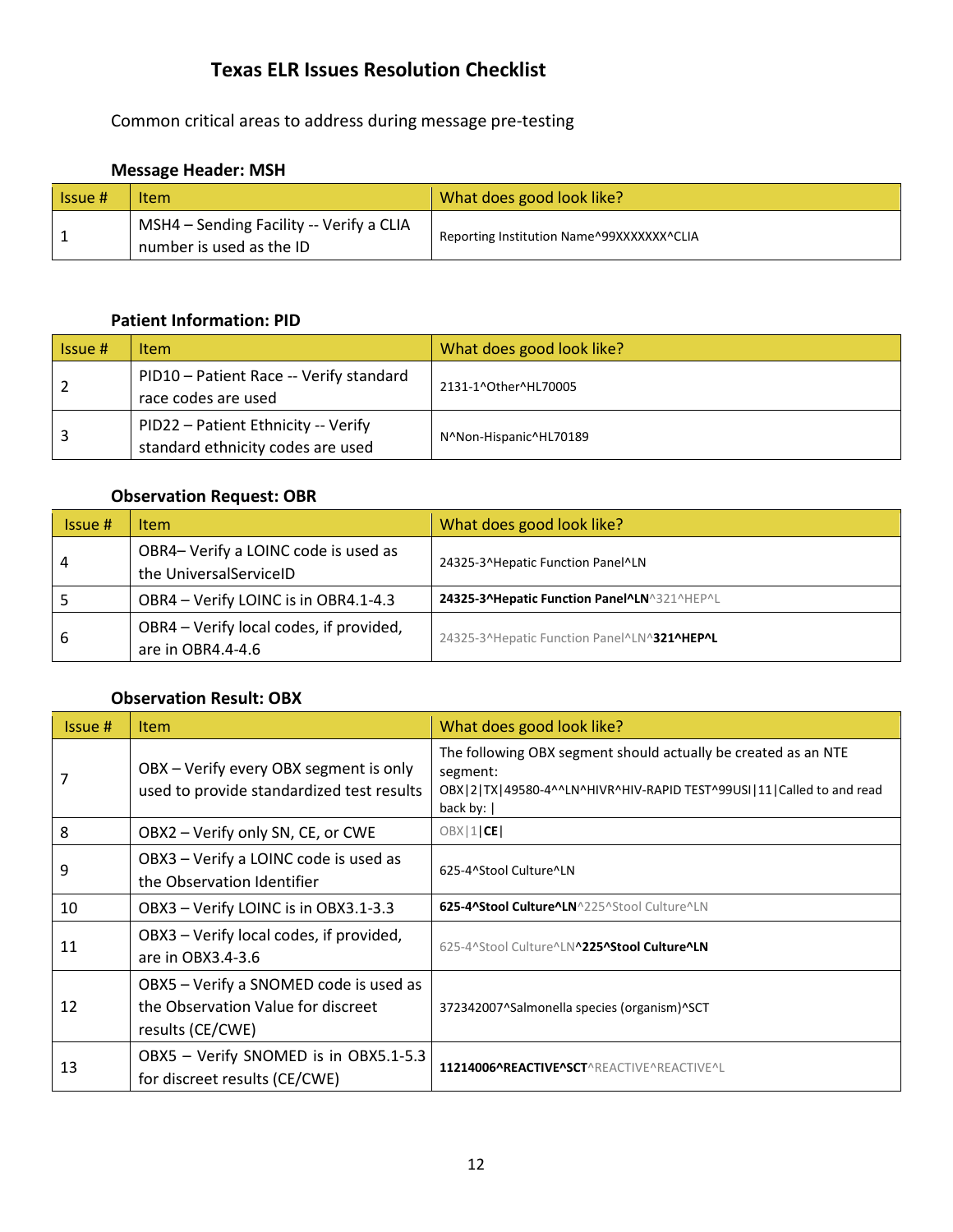| 14 | OBX5 - Verify local codes, if provided,<br>are in OBX5.4-5.6 for discreet results<br>(CE/CWE)                       | 11214006^REACTIVE^SCT^REACTIVE^REACTIVE^L |
|----|---------------------------------------------------------------------------------------------------------------------|-------------------------------------------|
| 15 | OBX5 - Verify titers are created as<br>structured numeric                                                           | $ $ <sup>1</sup> <sup>(10:16)</sup>       |
| 16 | OBX5 - Verify all numeric values are<br>created as structured numeric, with<br>comparator (if present) is in OBX5.1 | $ >$ 1500                                 |

## <span id="page-13-0"></span>**Specimen: SPM**

| <b>Issue</b> # | Item                                                          | What does good look like? |
|----------------|---------------------------------------------------------------|---------------------------|
| - 17           | SPM4 – Verify a standardized code is<br>used in Specimen Type | 119297000^Blood^SCT       |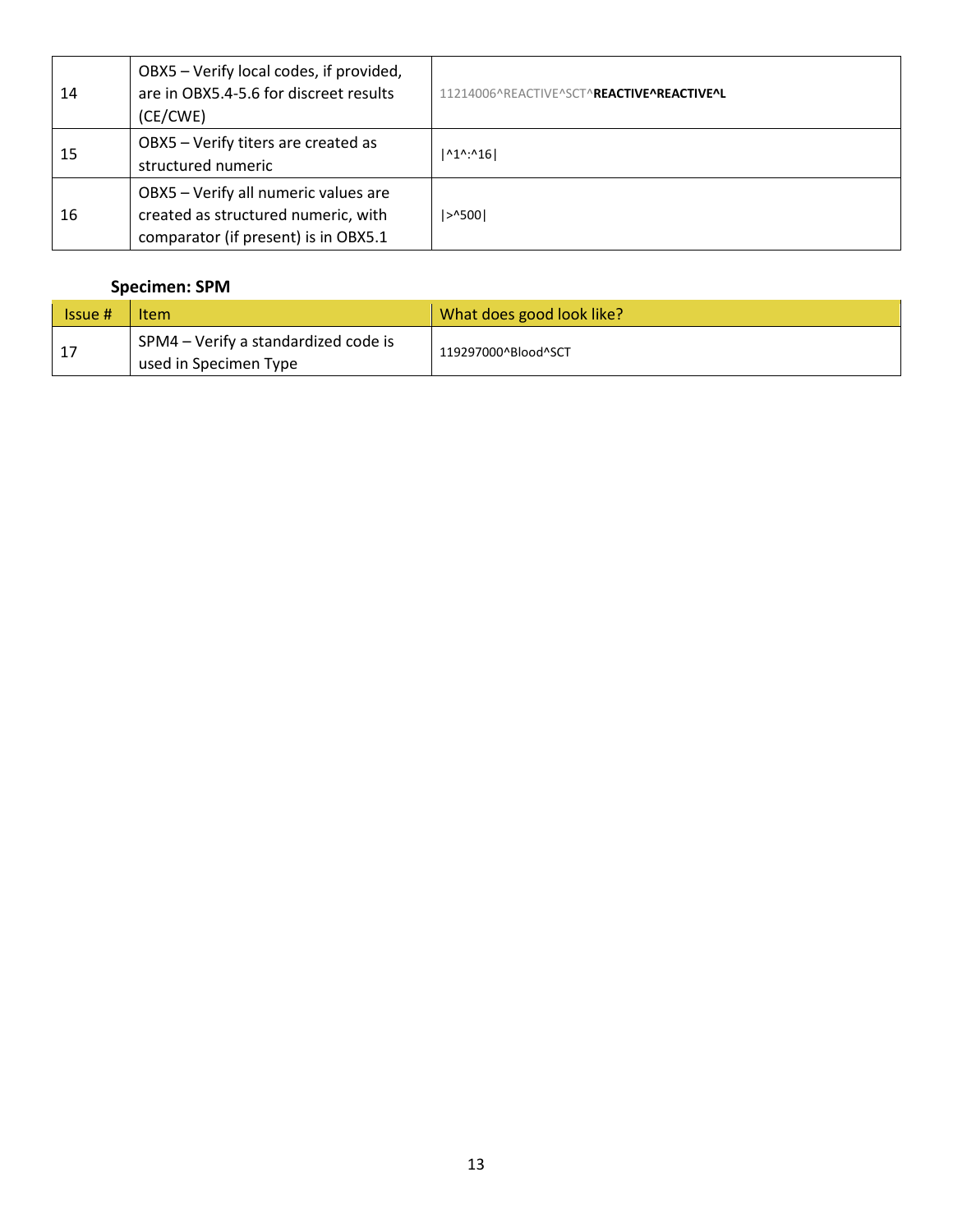## **Examples of Some Conditions**

\*Test messages are to be generated and include the following notifiable conditions, and pretested using the NIST tool:

<span id="page-14-0"></span>

|    | <b>Condition</b>                                                                  | Organism                                                                                                                                                                                                                                                                                                                                                                                                        | <b>Test</b>                                                                                                                                                                                                                                                                                                                                                      |
|----|-----------------------------------------------------------------------------------|-----------------------------------------------------------------------------------------------------------------------------------------------------------------------------------------------------------------------------------------------------------------------------------------------------------------------------------------------------------------------------------------------------------------|------------------------------------------------------------------------------------------------------------------------------------------------------------------------------------------------------------------------------------------------------------------------------------------------------------------------------------------------------------------|
| 1. | Amoeba, anaplasma or any<br>other<br>reportable hemolytic parasite                | Entamoeba histolytica, Anaplasma phagocytophilum<br>any other reportable hemolytic parasite                                                                                                                                                                                                                                                                                                                     | microscopic detection and identification of<br>organism (cysts or trophozoites) or antigen<br>detection<br>isolation, microscopic detection and<br>identification of organism, antigen detection,<br>or antibody detection                                                                                                                                       |
| 2. | Arbovirus, Neuroinvasive and<br>Nonneuroinvasive including but not<br>limited to: | Arboviruses including but not limited to: Cache Valley<br>virus; California serogroup virus; Chikungunya;<br>Dengue; Eastern equine encephalitis virus; Flavivirus,<br>unspecified; Jamestown Canyon virus; Japanese<br>encephalitis virus; Powassan virus; St. Louis<br>encephalitis virus; Venezuelan equine encephalitis<br>virus; West Nile; Western equine encephalitis virus;<br>Yellow fever; Zika virus | isolation, antigen detection, or antibody<br>detection                                                                                                                                                                                                                                                                                                           |
| 3. | Ascariasis                                                                        | <b>Ascaris</b>                                                                                                                                                                                                                                                                                                                                                                                                  | microscopic detection and identification of<br>organism (eggs, larvae, or worms)                                                                                                                                                                                                                                                                                 |
| 4. | Campylobacteriosis                                                                | Campylobacter spp.                                                                                                                                                                                                                                                                                                                                                                                              | isolation or antigen detection                                                                                                                                                                                                                                                                                                                                   |
| 5. | Carbapenem-resistant<br>Enterobacteriaceae (CRE)                                  | Klebsiella species and E. coli that are resistant to any<br>Carbapenem, including meropenem, imipenem,<br>doripenem, or ertapenem                                                                                                                                                                                                                                                                               | isolation of Klebsiella species and E. coli that<br>are resistant to any Carbapenem, including<br>meropenem, imipenem, doripenem, or<br>ertapenem, or production of a<br>carbapenemase (i.e. KPC, NDM, VIM, IMP,<br>OXA-48) demonstrated by a recognized test<br>(i.e. polymerase chain reaction, metallo-<br>Blactamase test, modified Hodge test, Carba<br>NP) |
| 6. | Ebola hemorrhagic fever                                                           | Ebola virus                                                                                                                                                                                                                                                                                                                                                                                                     | antigen detection                                                                                                                                                                                                                                                                                                                                                |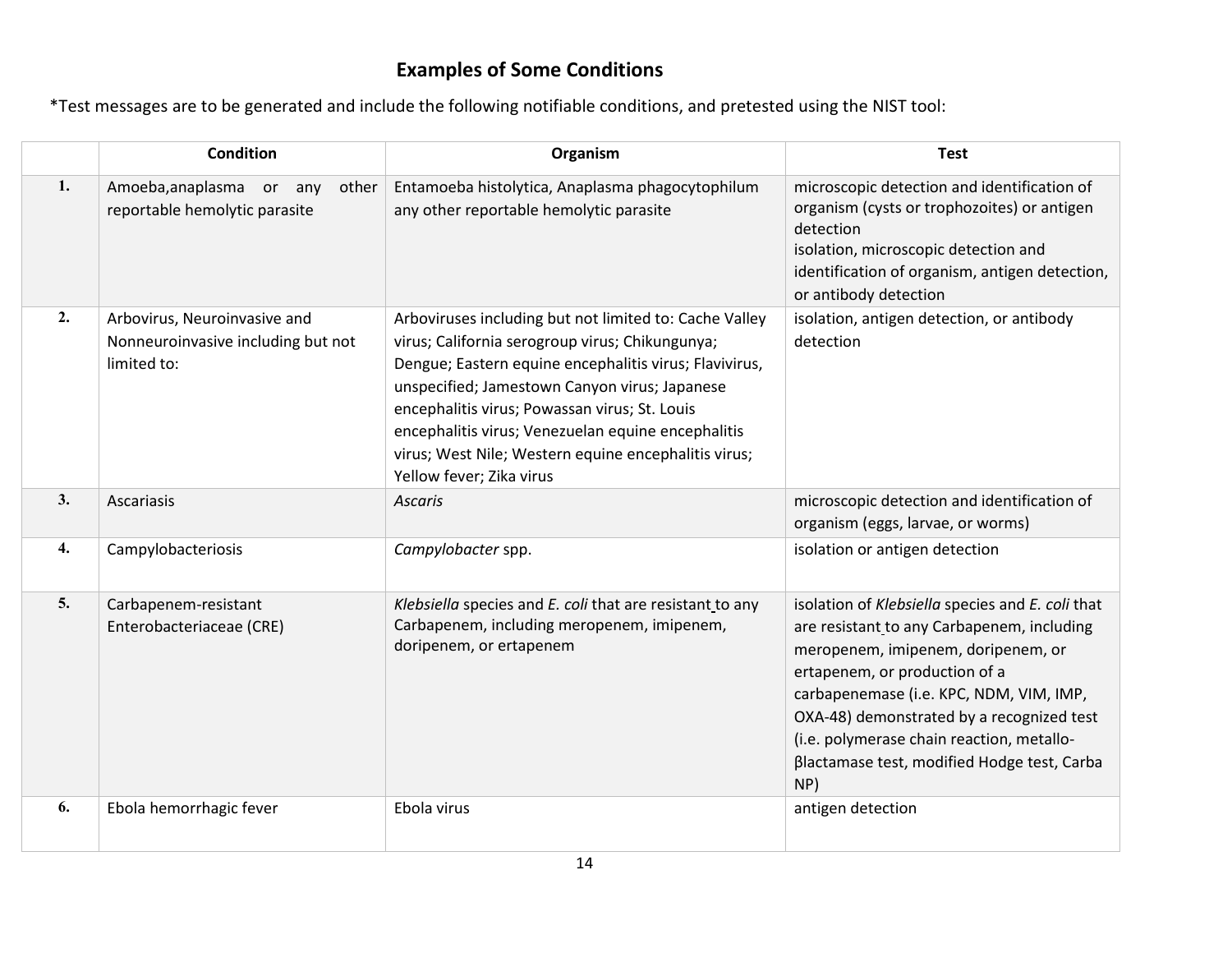| Hepatitis A, acute | <b>Hepatitis A virus</b> | IgM antibody detection                 |
|--------------------|--------------------------|----------------------------------------|
| Hepatitis B, acute | Hepatitis B virus        | antigen or core IgM antibody detection |

| 9.  | Hepatitis B virus infection in pregnant<br>women           | <b>Hepatitis B virus</b>               | antigen or antibody*** detection (excluding<br>HBV surface antibody)                                                                                                                                                                                                                                                                                                                                                                                                                                                |
|-----|------------------------------------------------------------|----------------------------------------|---------------------------------------------------------------------------------------------------------------------------------------------------------------------------------------------------------------------------------------------------------------------------------------------------------------------------------------------------------------------------------------------------------------------------------------------------------------------------------------------------------------------|
| 10. | <b>HIV</b>                                                 | HV                                     | All HIV positive results, CD4 (CD4<br>Tlymphocyte) counts, viral loads, HIV DNA<br>Tests and HIV Western Blots,<br>HIV 1,2 AB (antibody) tests, HIV IFA<br>(Immunofluorescent Assay) tests                                                                                                                                                                                                                                                                                                                          |
| 11. | Human prion disease including<br>Creutzfeldt-Jakob disease | Prions                                 | positive RT-QuIC or Tau protein                                                                                                                                                                                                                                                                                                                                                                                                                                                                                     |
| 12. | Legionellosis                                              | Legionella                             | isolation of Legionella, detection of<br>Legionella pneumophila serogroup 1 antigen<br>in urine, or detection Legionella pneumophila<br>serogroup 1 antibody                                                                                                                                                                                                                                                                                                                                                        |
| 13. | Multidrug-resistant Acinetobacter<br>$(MDR-A)$             | multidrug-resistant Acinetobacter spp. | isolation of Acinetobacter spp. that are<br>nonsusceptible (i.e., resistant or<br>intermediate) to at least one antibiotic in at<br>least 3 antimicrobial classes of the following 6<br>antimicrobial classes: Beta-Lactam<br>(Piperacillin, Piperacillin/Tazobactam),<br>Aminoglycosides (Amikacin, Gentamicin,<br>Tobramycin), Carbapenems (Imipenem,<br>Meropenem, Doripenem), Fluoroquinolones<br>(Ciprofloxacin, Levofloxacin), Cephalosporins<br>(Cefepime, Ceftazidime), Sulbactam<br>(Ampicillin/Sulbactam) |
| 14. | Rabies, human                                              | Lyssavirus                             | isolation, antigen detection, or antibody<br>detection                                                                                                                                                                                                                                                                                                                                                                                                                                                              |
| 15. | Rickettsia, unspecified                                    | Rickettsia spp.                        | antibody detection                                                                                                                                                                                                                                                                                                                                                                                                                                                                                                  |
| 16. | Rubella                                                    | Rubella virus                          | isolation, antigen detection, IgM antibody<br>detection, or significant change in IgG titer                                                                                                                                                                                                                                                                                                                                                                                                                         |